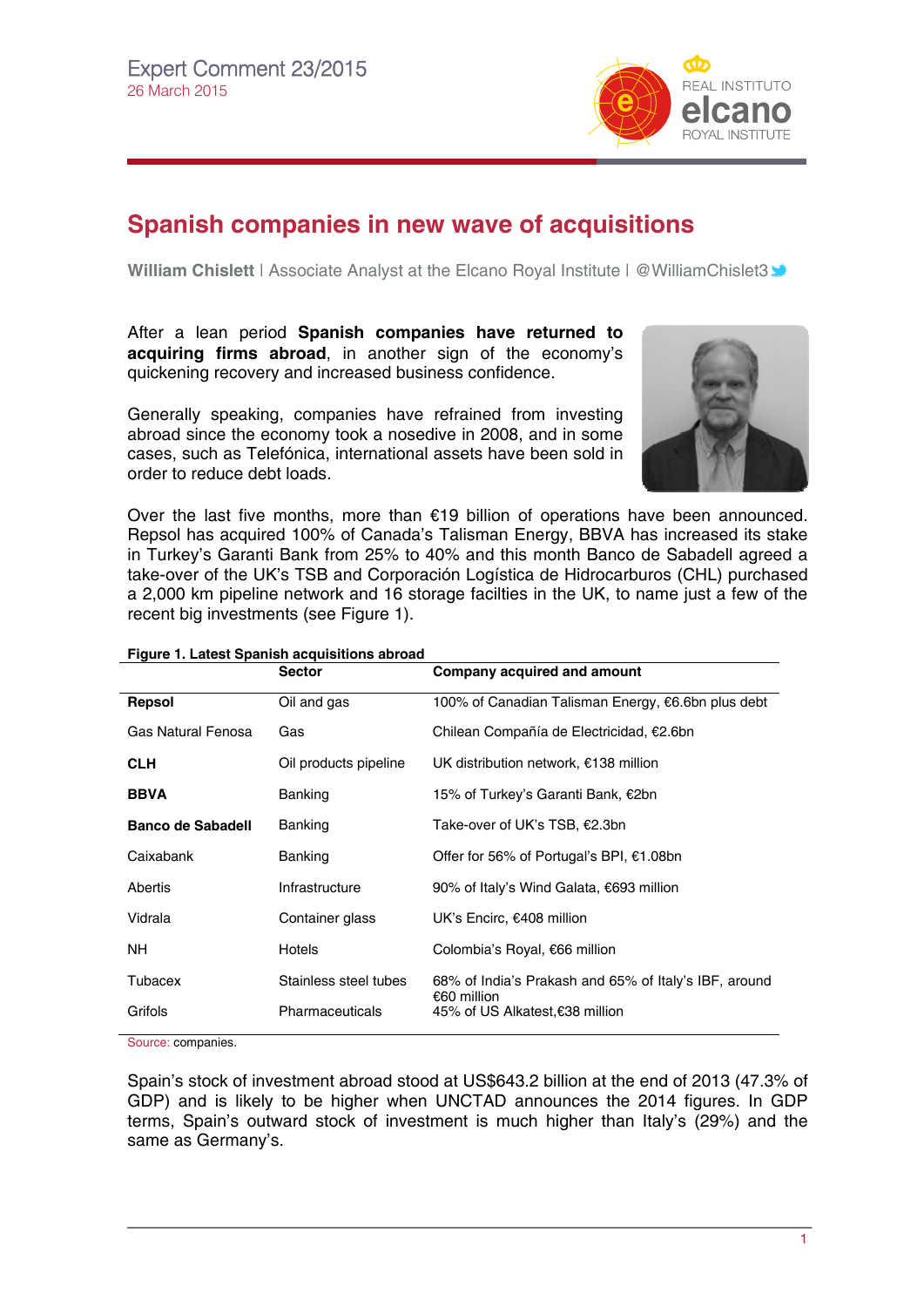

Many of the latest operations are growth strategies more than a way to mainly generate cost savings through synergies and economies of scale. In other words, **companies have gone on the offensive rather than the defensive**, and less so in **[Latin America, the](http://www.realinstitutoelcano.org/wps/portal/web/rielcano_en/publication?WCM_GLOBAL_CONTEXT=/elcano/elcano_in/publications/spanish+direct+investment+in+latin+america_+challenges+and+opportunities)  [favoured destiny of Spanish investment](http://www.realinstitutoelcano.org/wps/portal/web/rielcano_en/publication?WCM_GLOBAL_CONTEXT=/elcano/elcano_in/publications/spanish+direct+investment+in+latin+america_+challenges+and+opportunities)** until now.

Companies have been helped by interest rates at historically low levels, the abundance of liquidity in the markets and buoyant stock markets with an appetite for those companies financing their purchases by increasing their capital.

The largest acquisition is Repsol's purchase of Canada's Talisman Energy, the largest international transaction by a Spanish company in the last five years, which puts the company among the 15 largest privately-owned oil and gas companies in the world. It increases its presence in politically stable countries and reinforcing its upstream business, which has become its growth engine.

North America's weight in Repsol has increased to almost 50% of the capital employed in exploration. Latin America's is 22%. The deal followed the US\$5 billion compensation Repsol received last year for the nationalisation in 2012 of YPF, its Argentine operation.

The banks Santander and BBVA were among those that led Spain's first wave of significant corporate expansion abroad some 20 years ago and after a period of consolidating their investments and making some divestments have gone on another shopping spree.

BBVA has raised its stake in Turkey's Garanti Bank to 40%. Turkey is a fast-growing market and last year contributed 6% of BBVA's profits.

Santander, the euro zone's largest bank by market capitalisation, made a non-binding offer this month to buy Novo Banco, Portugal's third largest lender and created last year from the collapse of Banco Espirito Santo (BES). Santander already controls Santander-Totta, Portugal's fifth largest bank, which contributed 2% of its profits in 2014.

What is new this time round is that a **[much smaller bank –Banco de Sabadell– has](http://www.realinstitutoelcano.org/wps/portal/web/rielcano_en/contenido?WCM_GLOBAL_CONTEXT=/elcano/elcano_in/zonas_in/commentary-chislett-spanish-banks-internationalisation-sabadell-offers-to-buy-uks-tsb#.VRAquzTF-iY)  [decided to expand abroad](http://www.realinstitutoelcano.org/wps/portal/web/rielcano_en/contenido?WCM_GLOBAL_CONTEXT=/elcano/elcano_in/zonas_in/commentary-chislett-spanish-banks-internationalisation-sabadell-offers-to-buy-uks-tsb#.VRAquzTF-iY)**, having attained the critical mass to do so after buying a spate of ailing Spanish banks.

Lloyds Banking Group has agreed to sell its 10% stake in TSB, which was spun off to comply with EU rules on state aid received during the financial crisis, to Sabadell, Spain's fifth largest bank, and given an undertaking to offload its remaining 40% holding.

Sabadell could target further deals to boost TSB's challenge to the UK's 'big four' lenders HSBC, Barclays, Lloyds and Royal Bank of Scotland. Santander is the fifth largest player in the UK.

The acquisition by CLH of the UK's largest oil distribution network is a particularly bold move and the first one into a European country outside Spain. CLH won the auction organised by the British government to buy the Government Pipeline and Storage System (GPSS).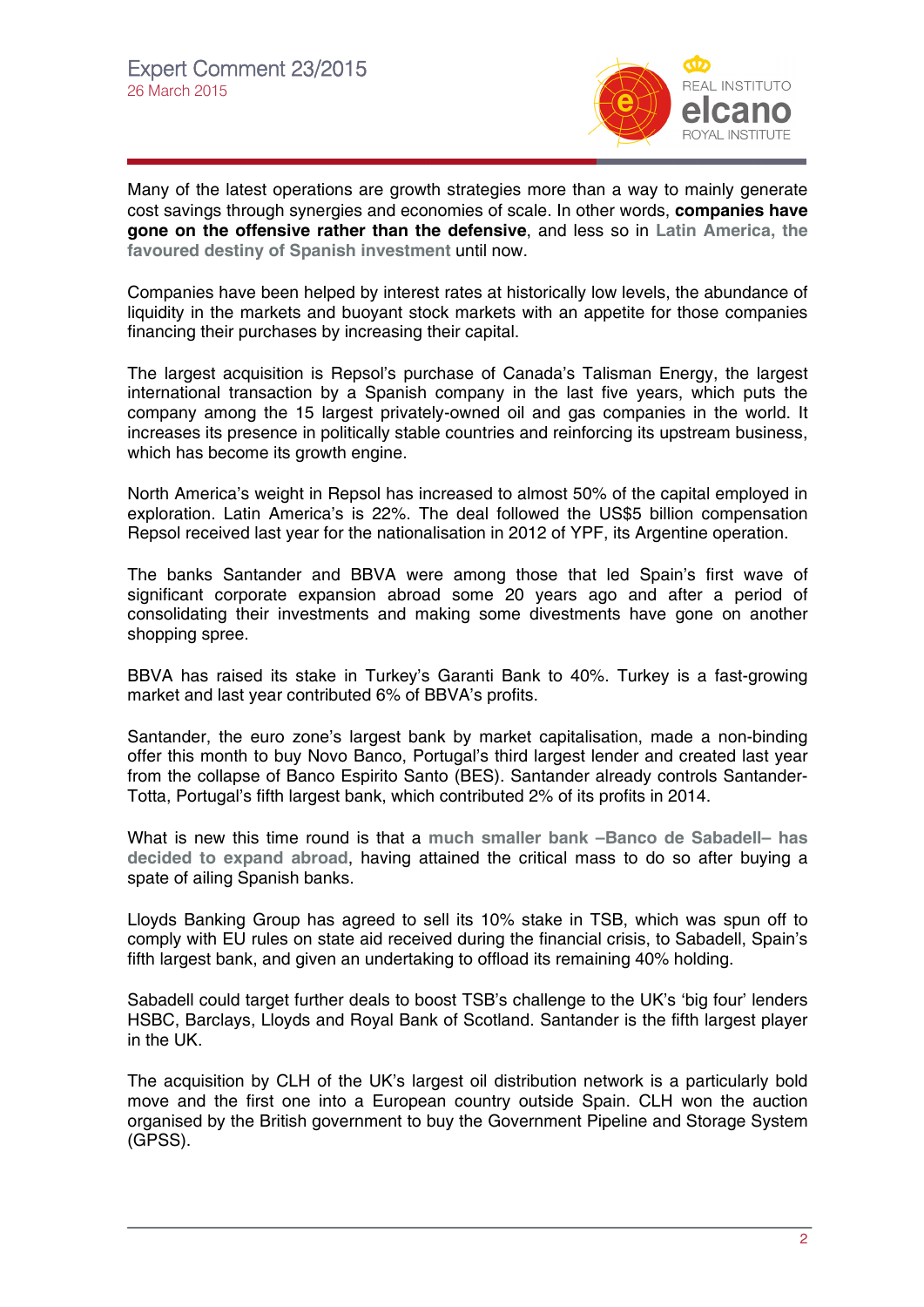

**[Internationalisation](http://www.realinstitutoelcano.org/wps/portal/web/rielcano_en/contenido?WCM_GLOBAL_CONTEXT=/elcano/elcano_in/zonas_in/international+economy/dt5-2013-arahuetes-steinberg-internacionalizacion-espana-internationalisation-spain-crisis)** is playing an increasingly important role in corporate Spain. The companies that formed the Ibex-35, the benchmark index of the Madrid stock market, last year generated 64% of their total revenues abroad, slightly up from 2013 (see Figure 2). Fourteen of the 35 companies earned more abroad last year than in 2013.

| Figure 2. International revenues of Ibex-35 companies, 2014 (€ million and % of total revenues) |                         |                                        |                                      |  |
|-------------------------------------------------------------------------------------------------|-------------------------|----------------------------------------|--------------------------------------|--|
| Company                                                                                         | <b>Sector</b>           | Total revenues (1)<br>$(E \text{ mn})$ | <b>International</b><br>(% of total) |  |
| Abengoa                                                                                         | Engineering             | 7,151                                  | 87.6                                 |  |
| Abertis                                                                                         | Motorways               | $4,703 (+)$                            | 61.3                                 |  |
| Acciona                                                                                         | Construction            | $6,499$ $(-)$                          | 45.8                                 |  |
| <b>ACS</b>                                                                                      | Construction & services | $34,881$ (-)                           | 84.0                                 |  |
| Amadeus IT Holding                                                                              | Travel technology       | $3,418 (+)$                            | 95.0                                 |  |
| Bankia                                                                                          | Banking                 | 4,687                                  | 2.6                                  |  |
| <b>Bankinter</b>                                                                                | Banking                 | $1,404$ $(-)$                          | 0.2                                  |  |
| <b>BBVA</b>                                                                                     | Banking                 | $22,838$ $(-)$                         | 69.0                                 |  |
| <b>BME</b>                                                                                      | Stock market operator   | $333 (+)$                              | 0.0                                  |  |
| Caixabank                                                                                       | Banking                 | $8,791$ (-)                            | 0.1                                  |  |
| Día                                                                                             | Supermarket chain       | $8,011$ (-)                            | 43.9                                 |  |
| Enagás                                                                                          | Gas                     | $1,206$ $(-)$                          | 0.0                                  |  |
| <b>FCC</b>                                                                                      | Construction            | $6,334$ $(-)$                          | 44.1                                 |  |
| Ferrovial                                                                                       | Construction            | $8,802 (+)$                            | 69.2                                 |  |
| Gamesa                                                                                          | Engineering             | $2,846$ (-)                            | 89.6                                 |  |
| <b>Gas Natural</b>                                                                              | Gas                     | $24,742$ $(-)$                         | 48.2                                 |  |
| Grifols                                                                                         | Pharmaceutical          | $3,355 (+)$                            | 93.3                                 |  |
| IAG                                                                                             | Airline                 | $18,817 (+)$                           | 84.5                                 |  |
| Iberdrola                                                                                       | Electricity             | $30,032$ $(-)$                         | 52.2                                 |  |
| Inditex                                                                                         | Fashion retailer        | $18,117(+)$                            | 81.0                                 |  |
| Indra                                                                                           | Electronics             | $2,938$ $(-)$                          | 61.0                                 |  |
| Jazztel                                                                                         | Telecoms                | $1,093$ (+)                            | 0.0                                  |  |
| Mapfre                                                                                          | Insurance               | $18,458$ (+)                           | 63.5                                 |  |
| Mediaset (Telecinco)                                                                            | Media                   | $919 (+)$                              | 1.9                                  |  |
| OHL                                                                                             | Construction            | $3,731 (+)$                            | 77.3                                 |  |
| Popular                                                                                         | Banking                 | 4,167 $(-)$                            | 8.5                                  |  |
| Red Eléctrica                                                                                   | Electricity             | $1,847 (+)$                            | 2.5                                  |  |
| Repsol                                                                                          | Oil                     | 45,842 (-)                             | 46.2                                 |  |
| Sacyr-Vallehermoso                                                                              | Construction            | $2,901$ (-)                            | 49.2                                 |  |
| Santander                                                                                       | Banking                 | $54,656$ (+)                           | 84.2                                 |  |
| <b>Técnicas Reunidas</b>                                                                        | Engineering             | $3,149 (+)$                            | 98.1                                 |  |
| Telefónica                                                                                      | Telecoms                | $50,377$ $(-)$                         | 76.0                                 |  |
| Viscofan                                                                                        | Artificial casings      | $687 (-)$                              | 76.0                                 |  |
| Total                                                                                           |                         | 412,246                                | 64.1                                 |  |

(1) Figures rounded to nearest whole number. (+) = rise over 2013 and **(-)** = decline. The two companies with nothing in brackets were not in the Ibex-35 in 2013.

Source: BME Spanish Exchanges. Data from the National Securities Market Commission (CNMV).